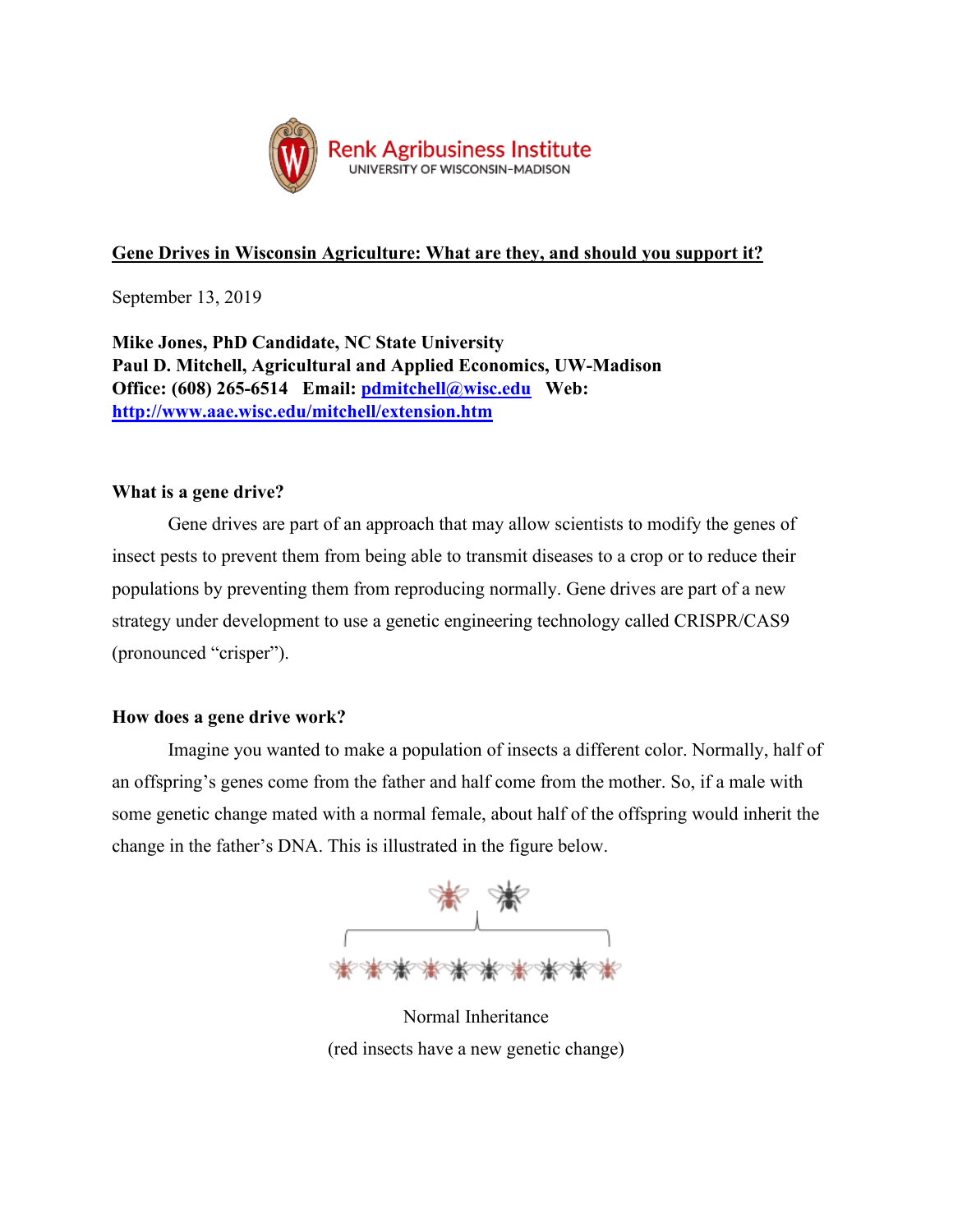With a 'gene drive', genetic changes are inherited by almost 100% of the offspring. Their offspring then pass on these genetic changes to the next generation, continuing the process. This is represented in the figure below.



Increased Inheritance with Gene Drive (red insects have a new genetic change)

This means, in theory, if you release gene drive insects, over time they could 'drive' the modified genes to the entire population of that insect species (demonstrated below). These changes could potentially spread to wherever that insect occurs in the world.

> Release of a small number of gene drive insects (red)...

... could spread over time so the species population all inherits the genetic changes



In agriculture, some scientists have proposed spreading modified genes which could prevent insects from transmitting crop diseases, or spreading genes to disrupt insect reproduction to reduce or eliminate local populations of specific insect pests.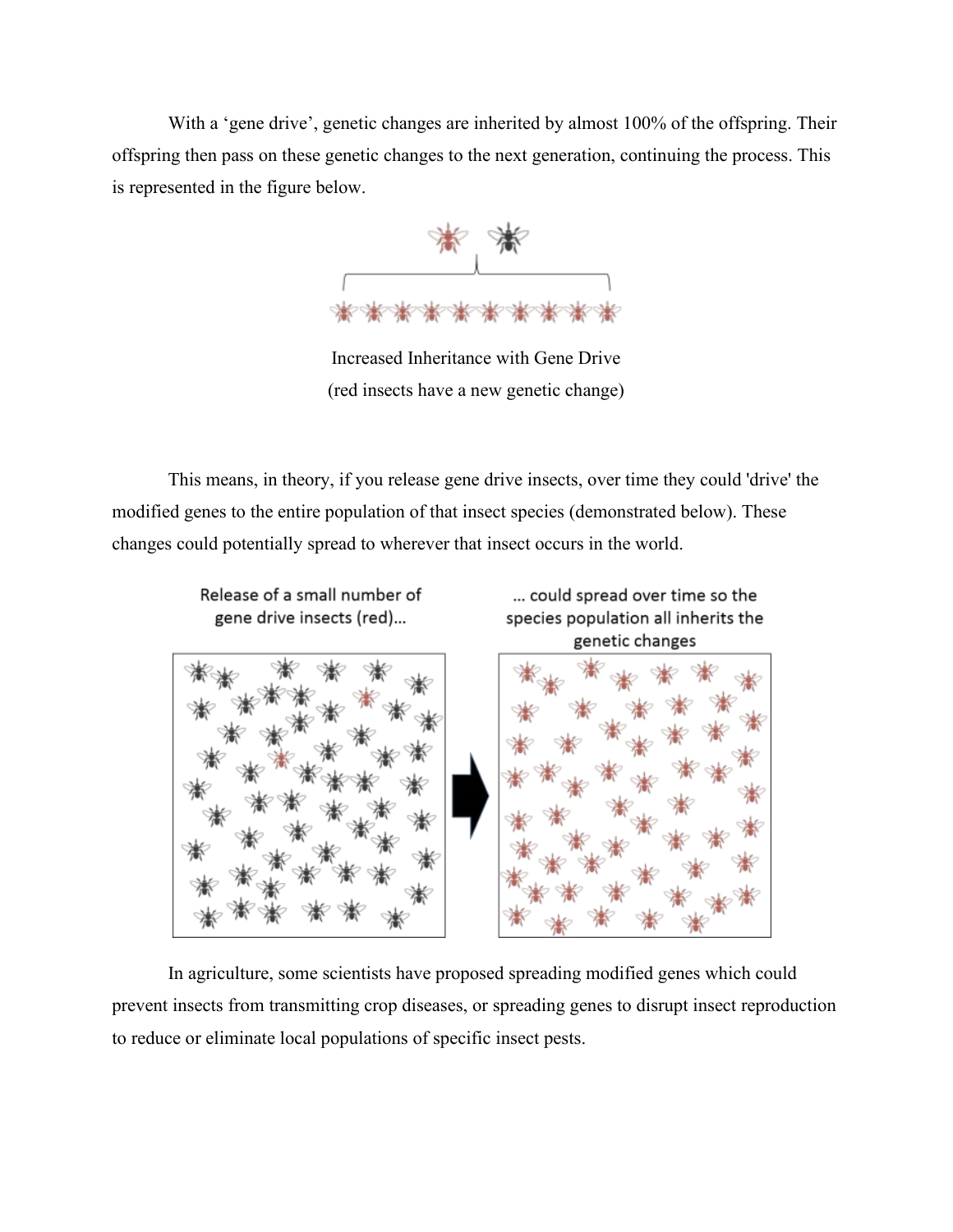### **Gene drive applications – why does this matter?**

Farmers are facing serious challenges from invasive species, such as the Spotted Wing Drosophila, a fruit fly which can lay eggs inside ripening berries, and Asian citrus psyllid, which spreads the bacterium causing the hugely destructive citrus greening disease. Gene drive insect releases could potentially help farmers save money on control costs for invasive pests, reduce pesticide spraying, and reduce prices for consumers.

The commercial and environmental benefits of releasing genetically engineered insects must be weighed against risks. The largest risk considerations include unintended ecological consequences, adverse market or trade conditions, or unfavorable public reactions.

#### **Gene drives for agricultural pest control – what do people think?**

The first national survey inquiring about American attitudes toward agricultural gene drives recently asked more than 1,000 American adults what they thought about this technique. The results show support for systems that are limited in scope and aimed at non-native insects.

The greatest design factor affecting public support was use of designs that are selflimiting, with a support rate of 57-60%. People also support gene drives targeted at non-native species over targeting native pests, and support drives that aim to block an insect from carrying a disease 10 times more than drives that aim to reduce insect populations entirely.



*Figure 1 - US public support for Gene Drive Use in Agriculture (Fig. 1a in Science Advances article)*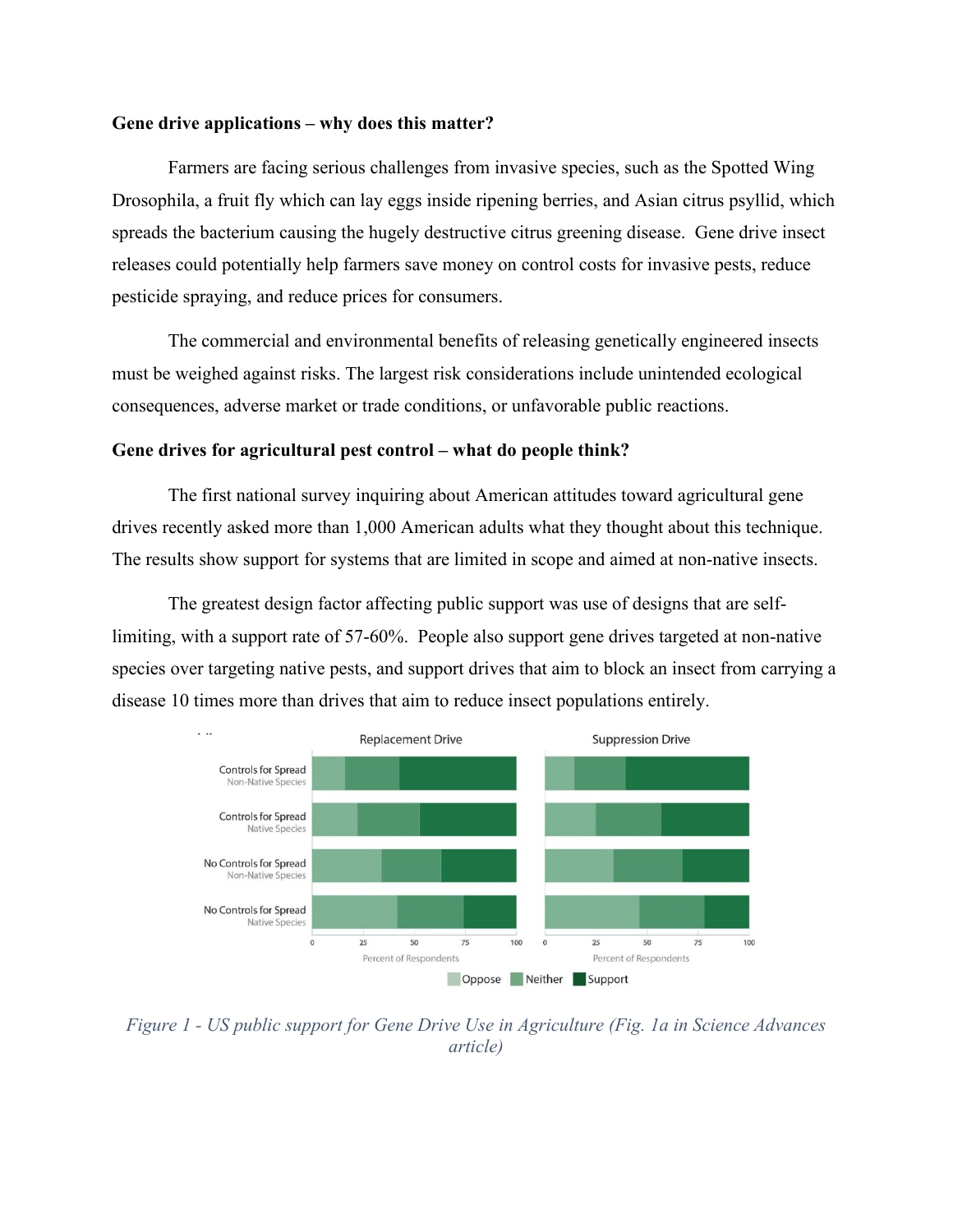**Note: A 'replacement' drive stops a bug from carrying a disease and the insect remains in the environment. A 'suppression' drive changes an insect, for example, to prevent normal reproduction, driving the population down over time to locally or broadly remove the species.**

These results will be used to help inform further development of these gene drive systems in agriculture, an important consideration as the speed of technological development outpaces public understanding of the issues surrounding the technology.

#### **Moving research forward keeping an open ear to the public**

"This is the right time – while the technology is still under development and before any release decisions have been made – to gain insights into what the public thinks, what types of information they prioritize from researchers, and who is trusted to carry out this sensitive research," said Michael Jones, author and NC State Ph.D. candidate in agricultural and resource economics. "Proactively incorporating this feedback into technology design and risk assessment helps align the science with public values and the needs of diverse economic ecosystems."

### **Implications for Wisconsin**

Spotted wing drosophila and citrus psyllid are not serious economic problems for Wisconsin agriculture. However, these and other smaller, geographically limited applications of gene drives are excellent ways to prove the concept and refine the methods.

Pending the outcome of these limited-scale applications, we are likely to eventually see implications for row crop agriculture such as the management of serious and widespread pests such like corn rootworm, European corn borer, soybean aphid and Colorado potato beetle. Applications which could provide tremendous benefits to Wisconsin producers.

Furthermore, there are likely to be future implications of gene drive technology in the prevention of the spread of diseases humans get by from insects. In Wisconsin we could see gene drive applications used to control tick populations which drive the spread of Lyme disease.

The take home message is that applications of gene drives may eventually come to Wisconsin and not just be something used in faraway places for tropical diseases and crops not grown here.